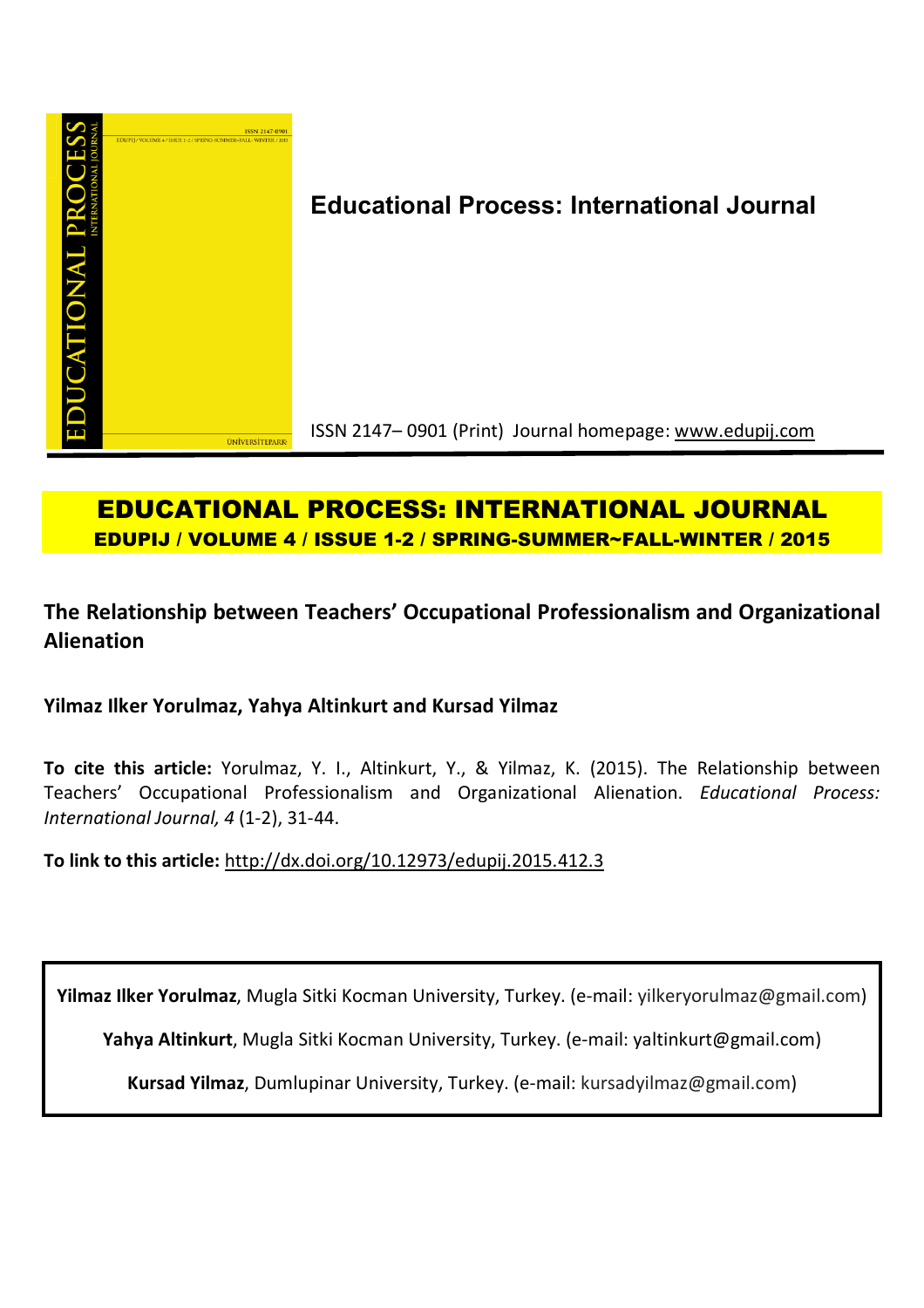## **The Relationship between Teachers' Occupational Professionalism and Organizational Alienation**

## YILMAZ ILKER YORULMAZ, YAHYA ALTINKURT and KURSAD YILMAZ

### **Abstract**

The purpose of this study is to determine the relationship between occupational professionalism and organizational alienation levels of teachers. The study is designed as a survey model. The sample of the study consists of 303 teachers working in the Mugla province of Turkey. Participants were selected by using the disproportionate cluster sampling technique. Data was collected through the application of the Teachers' Occupational Professionalism Scale and the Work Alienation Scale. Descriptive statistics, t-test, ANOVA and correlation analyses were used to analyze the data. Based on the findings, the participant teachers' level of occupational professionalism is high. Among the occupational professionalism dimensions, teachers consider they have professional awareness the most. This is followed by emotional labor, contribution to organization, and personal development. Teachers' occupational professionalism differ according to gender and school type variables, while it does not differ according to seniority and time in service at the current school. The participant teachers' organizational alienation is low. Among the alienation dimensions, teachers consider alienating the school the most, even if its level is low. This is followed respectively by powerlessness, isolation and meaninglessness dimensions. Teachers' organizational alienation differs according to gender, school type, seniority and time in service at the current school variables. There are significant relationships between alienation and occupational professionalism levels of teachers.

**Keywords:** occupational professionalism, teacher, organizational alienation, professionalism.

> $\chi$ ef DOI: 10.12973/edupij.2015.412.3 ………………………………………........….....………………………………...…………… EDUPIJ / ISSN 2147– 0901 © 2015 Copyright © 2015 by ÜNİVERSİTEPARK Limited edupij.com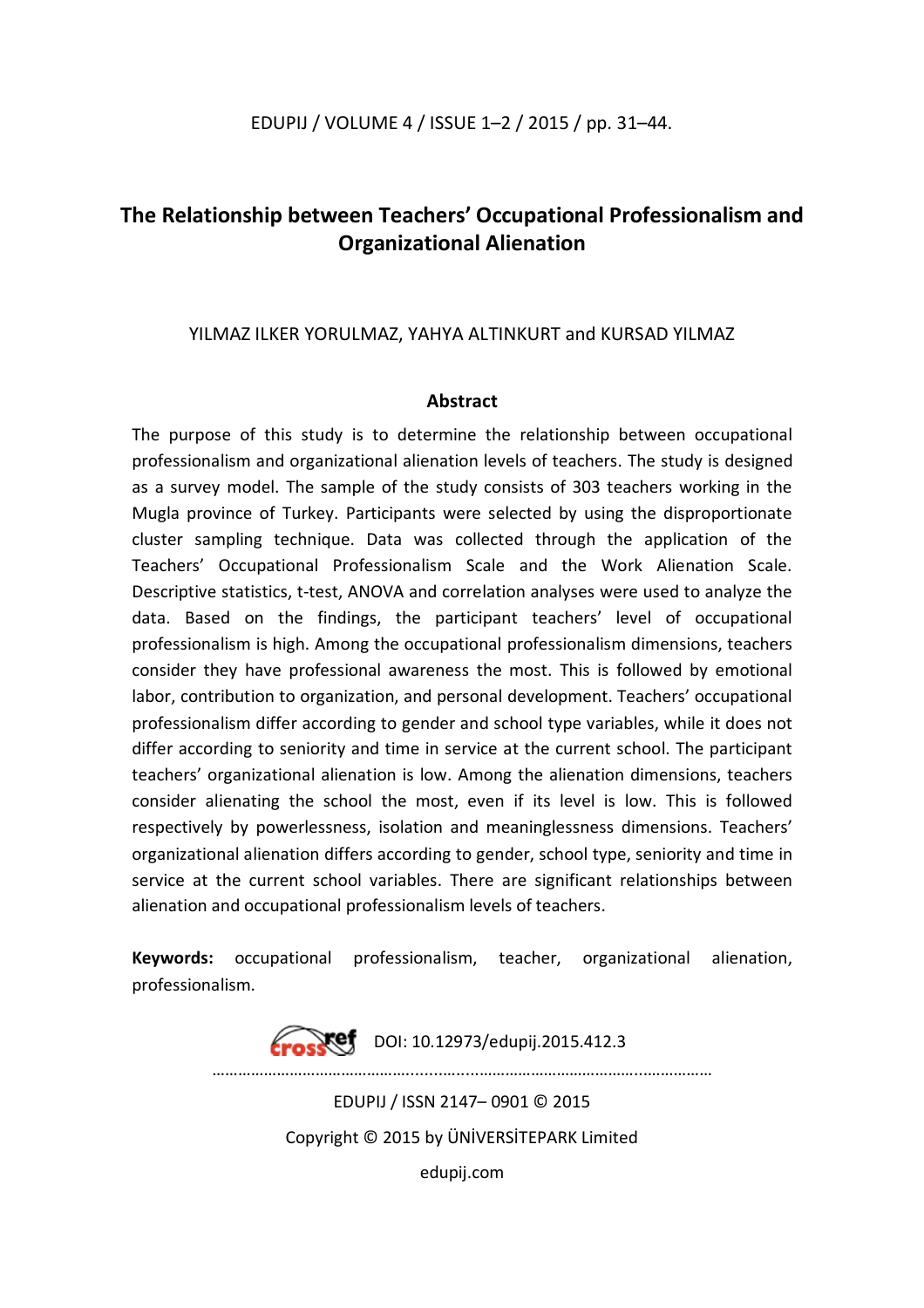#### **Introduction**

Human beings have been living together in order to sustain life easier and to achieve objectives since the beginning of their existence. Although humans have been living together, their psychological and social needs have increased day by day, and then their interests and needs began to change. Besides these changes in individuals' lives, organizational and working life in general has also changed as a result of the fact that organizational structure has been getting more and more complicated, the nature of jobs has been steadily changing, and the rapid development of technology. The individuals who struggle to attune to these changes have become negatively affected by this situation, especially from the perspective of psychology. In accordance with this, one of the concepts having emerged in organizational behavior literature is *alienation.*

The factors giving rise to alienation and the various comments associated with the appearance of it make it difficult to define the term *alienation*. According to Vallas (1987), the reason why it is difficult to define the term *alienation* is because of the term itself. In his *Economic and Philosophic Manuscripts of 1844,* Marx defines alienation as individuals' separating from the product they produce, and from the process the product is formed (Shantz, Alfes, & Truss, 2014). In addition, Marx and Weber clarify alienation as the feeling or the situation of a job's separating from the individual, and state that it stems from the deficiency of autonomy at work (Sarros, Tanewski, Winter, Santora, & Densten, 2002). Moreover, according to Fromm (1992), alienation is individual's accepting themselves as passive and receptive, and exhibiting their behaviors accordingly. Besides, Weisskopf (1996) defines it as individual's realizing their pre-selected potential only, and the obligation of giving away their other potentials which are within the borders of their personality. Based upon these definitions of *alienation*, it is possible to depict it as a negative, multidimensional and emotional structure generated through the intervention of external factors between individuals and the products or services they create.

In the literature, there are various sub-dimensions of alienation. Seeman (1959) identifies alienation in five sub-dimensions. These are *powerlessness* which means external factors are much more prevalent in individuals' behaviors, *meaninglessness* which shows up as a result of the conflict between individuals' own truths and societal truths, *normlessness* which occurs when individuals can not reveal their own value judgement, *isolation* which signifies the situation of receding from the people in the near environment, and *selfestrangement* which emerges as a result of individuals' not internalizing their own behaviors. However, Feuer (1963) takes a different tack in terms of the dimensions of alienation and suggests it in six sub-dimensions. These are the alienation of *class society*, the alienation of *competitive society*, the alienation of *industrial society*, the alienation of *human society,* the alienation of *race* and the alienation of *generation*. In addition, Kohn (1976) approaches alienation as powerlessness, normlessness, self-isolation and cultural isolation. Notwithstanding, Seeman's dimensions of alienation has been preferred frequently as its structure is much more appropriate for empirical studies (Hoy, 1972).

In the literature, there have been various views on the occurrence of alienation. Technology's entrance into organizational life, increasing mechanization and mechanical daily life give rise to employees not being able to express themselves. Thereupon, employees hold society responsible for this, develop a point of view towards society,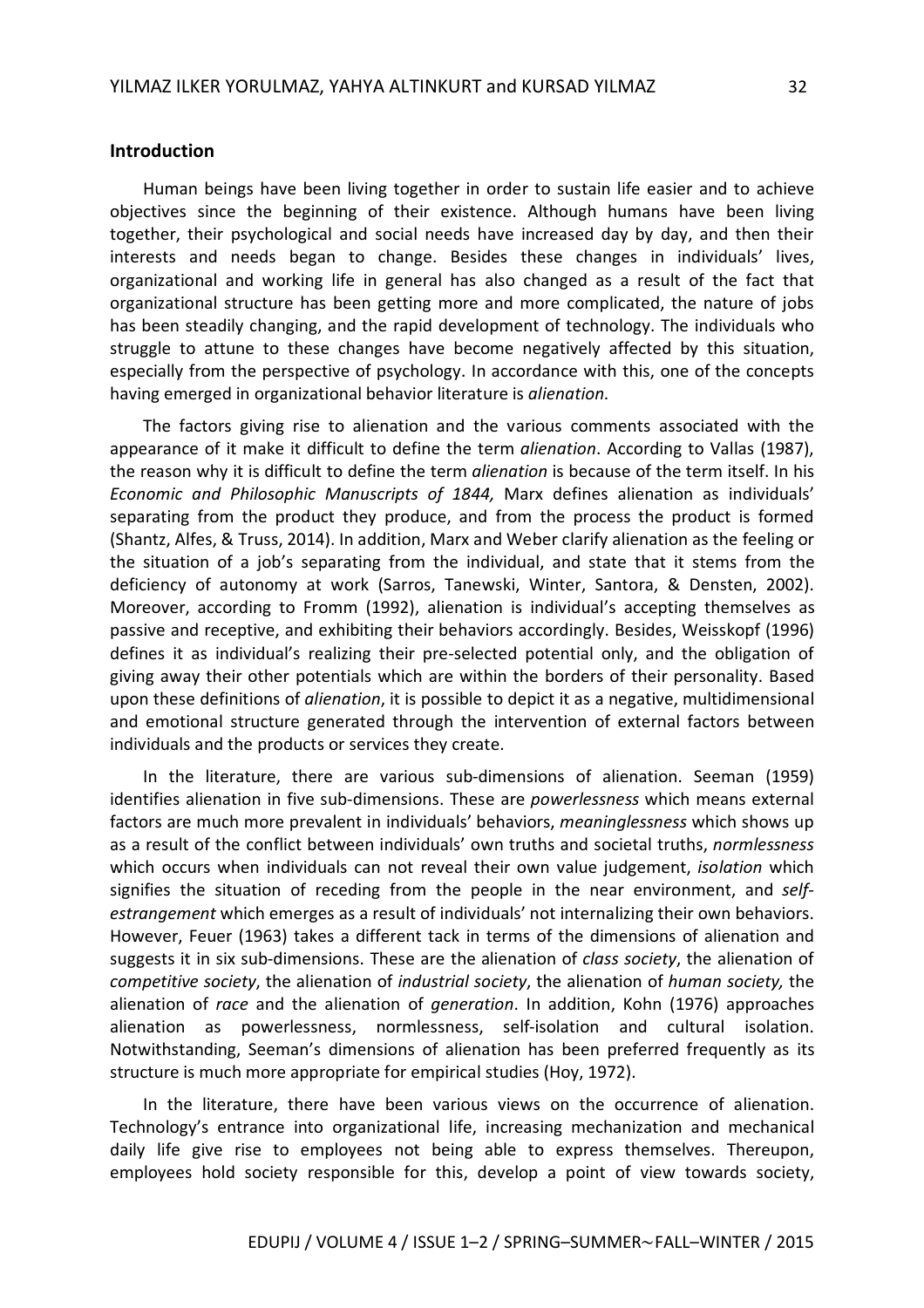accordingly, and begin alienating (Kanungo, 1990). In addition, that people intuit an increasing division between their existence as an individual and citizen, and start to perceive these roles as conflicted parties of life causes alienation, anew. (Pappenheim, 2002). In terms of societal point of view, Tönnies (1957, as cited in Pappenheim, 2002) states that the people in the society proceed to a new age that they have grasped they will not be able to pursue their private benefits effectively and they have had their relations based on a contract; which causes alienation from the society.

Like any other profession which is intense in terms of human relations and under societal, political and economic pressure, the teaching profession is also one of the occupations which are open to feelings of alienation. The expectations, interventions and many applications and enforcements related to the educational system can lead teachers to become alienated from their jobs. Elma (2003) states that facts like educational legislations and regulations' restricting teachers' intellectual and acting freedom; teachers' efforts' not being appreciated; limited educational opportunities, and successful teachers' not coming to someone's attention cause teachers to become alienated from their occupations. Besides, Simsek (1997) points out that the centrally-organized Turkish educational system allows teachers to teach by only the books and programs pre-selected by the center, which transform them into passive-implementers. Such situations might be asserted as the reasons for the alienation of teachers who take important roles and responsibilities in educational system.

It is possible to mention about various factors which might be associated with alienation. In the literature, there are many studies examining the relationships between alienation and different variables. Alienation and a perceived impact on decision making (Benson & Malone, 1987), occupational prestige, work-orientedness and work commitment (Dean, 1961; Hırschfeld & Feild, 2000), and mobbing (Demirel, Otken, & Kunday, 2012) are some of the notable studies. In addition, it has been determined that alienation decreases job satisfaction (Turan & Parsak, 2011), increases both exhaustion (Ozler & Dirican, 2014) and cynicism (Yildiz, Akgun, & Yildiz, 2013), and negatively affects organizational fit (Nicol & Rounding, 2014).

Besides these alienation related factors, one of the variables which might be associated with employees' alienation is occupational professionalism. From past to present, organizations have been continually expanding and organizational life has become more complicated as a result. This situation has caused a knock-on effect whereby employees' expectations have also increased, and continue to do so. Within this framework, organizations have started to focus on assimilating more professional people into their workforce. Along with these expectations and desires, the attitude towards teaching profession, as in other professions, has also seen changes with each passing day, with an emphasis on increased professionalism.

The term *professional* is defined as "a person who is doing a job in order to generate an income" (TDK, 2014). Even if this definition might be valid for many professions, it does not seem possible to clarify teacher professionalism based only on this definition as it requires significant self-devotion, strong intrinsic values and staunch emotional labor. At this point, it would be more beneficial to consider *teacher professionalism* according to definitions of the term *professionalism* as seen in the literature.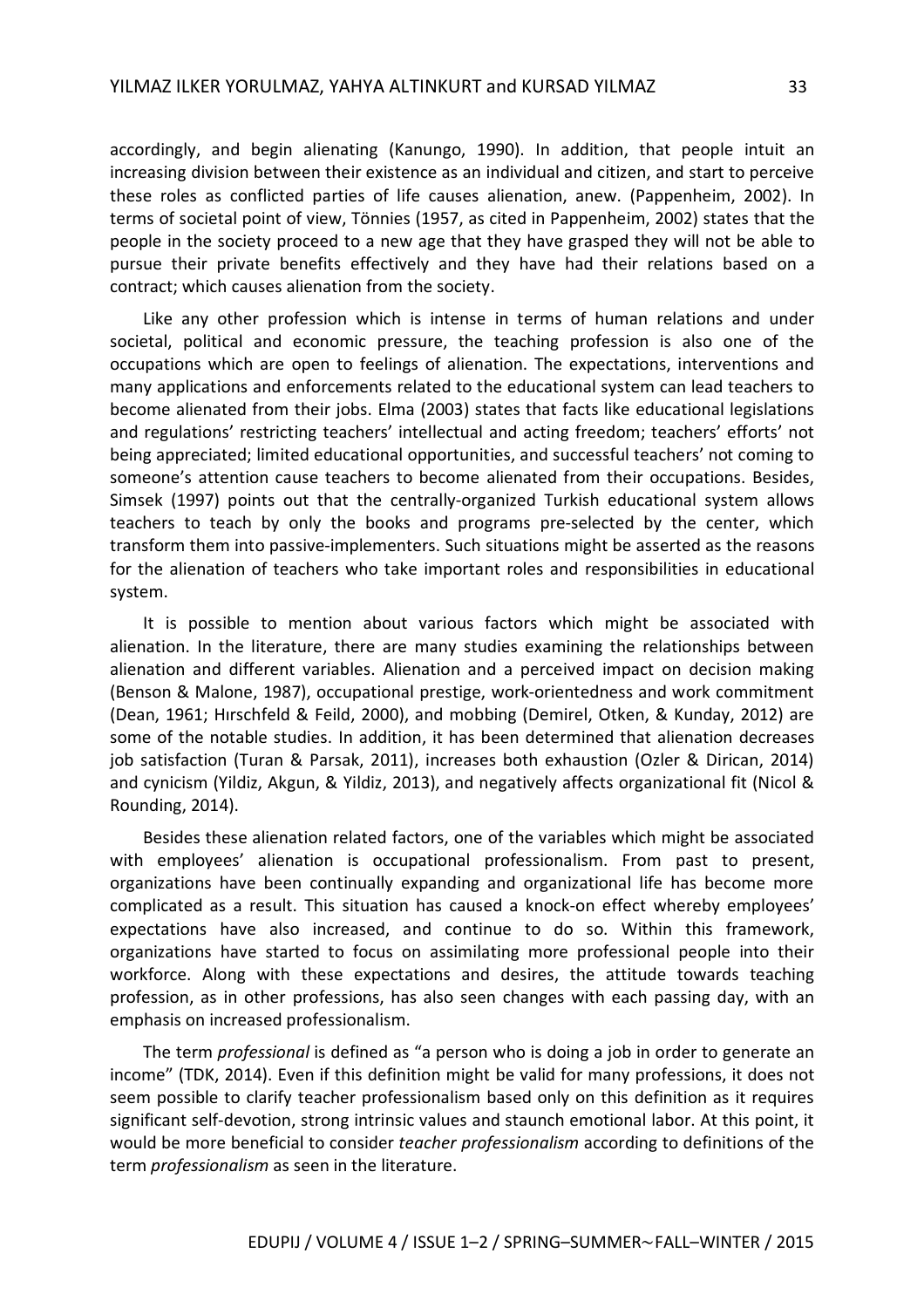Professionalism is defined as fulfilling a job in the most precise and meticulous manner, with the least amount of mistakes. At the same time, endeavoring to attain betterment, exhibiting originality through continuous improvement, grasping even the smallest details of the job, and working beyond expectations by recognizing the key elements have been stated as indicators of professionalism (Adiguzel, Tanriverdi, & Sonmez-Ozkan, 2011). Within this framework, it is possible to describe professionalism as a whole containing individuals' attentive and self-devoted behaviors for the purpose of reaching the required standards. As to the term *occupational professionalism*, in addition to the definitions of professionalism, it is possible to define it as a member of some specific communities where information and experiences are shared jointly (Dinger, Stepina, Thatcher, Breland, & Treadway, 2015). Besides, Freidson (2001) talks about occupational professionalism as being a competent in terms of the required information and skills for doing a job.

Based on all these definitions of professionalism, the question "What feelings and behaviors must teachers exhibit to be described as a professional?" comes to mind. For this reason, it is possible to express the classification *'professional teachers'* as individuals endeavoring to succeed in the teaching profession, and who are self-devoted, unique, aware of their pedagogic roles, have the required field knowledge, skills and competence, and generate a reasonable income while practicing their profession.

As in other professions, the meaning attributed to the teaching profession and the responsibilities required for this profession increases every day. Today, many organizations require professional individuals in order to expand, develop faster and survive. However, it is also necessary to keep in mind that occupational professionalism is a desired situation not only for organizations, but also for individuals themselves. Altinkurt and Yilmaz (2014) emphasize what aspects of professionalism make it important for individuals as performance that doesn't happen by chance, individuals' vindicating their rights, the necessity of the job to motivate employees, and employees' feeling satisfied with their jobs.

In literature, there are various sub-dimensions of occupational professionalism. McMahon and Hoy (2009) identify occupational professionalism in four sub-dimensions. These are academic engagement, self-enforcement of standards, effectiveness, and contribution to a professional community. Besides, Altinkurt and Yilmaz (2014) identify occupational professionalism in four sub-dimensions, which are *personal development,* meaning employees' endeavoring voluntarily for improving themselves; *contribution to organization,* which refers to employees' using their skills and competences for the sake of the organization; *professional awareness* which means employees are aware of their responsibilities, being open to change and progress, and *emotional labor,* which means employees' trying not to reflect their personal emotions in their working life.

There have been various studies in national (Altinkurt & Yilmaz, 2014; Cerit, 2012; Guven, 2010; Uzun, Palic, & Akdeniz, 2013; Yilmaz & Altinkurt, 2014) and international (Bottery, 1997; Bourke, Lidstone, & Ryan, 2013; Flores & Shiroma, 2003; Geist & Hoy, 2004; Noordin, Rashid, Ghani, Aripin, & Darus, 2010; Okas, Schaaf, & Krull, 2014; Pearson & Moomaw, 2005; Talbert & McLaughlin, 1994; Tschannen-Moran, 2009) literature. Altinkurt and Yilmaz (2014) have observed positive, moderate and significant relationships between teachers' occupational professionalism and job satisfaction. Cerit (2012) states that there is a positive and significant relationship between the effective bureaucratic school model and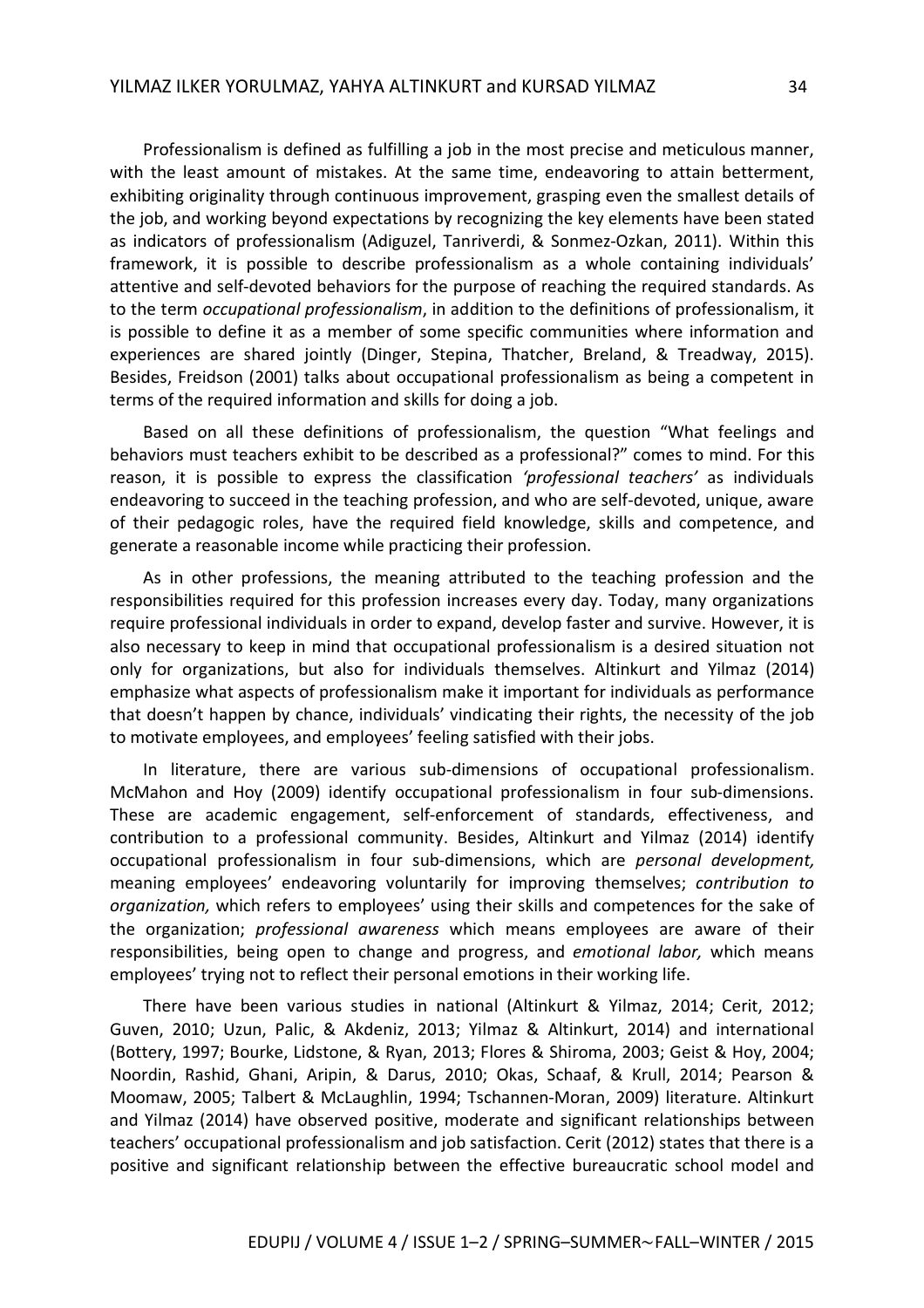occupational professionalism. Tschannen-Moran (2009) observed that teachers exhibit higher levels of professionalism in situations where there is organizational trust and where teachers work with administrators in a compatible way. In addition, Pearson and Moomaw (2005) state that the more general teacher autonomy and job satisfaction increases, the higher the professionalism is displayed; and the more job satisfaction, perceived authority usage level and professionalism increase, the more the job stress decreases. However, in the literature, there were no studies found that examine the relationship between teachers' occupational professionalism and organizational alienation. Therefore, the purpose of this study is to determine the relationship between teachers' occupational professionalism and organizational alienation through the following research questions:

- What are the levels of teachers' occupational professionalism and organizational alienation?
- Do teachers' occupational professionalism and organizational alienation significantly differ according to the variables of *gender, school type, seniority,* and *time in service at the current school*?
- Is there a significant relationship between teachers' occupational professionalism and organizational alienation?

### **Methodology**

The research was conducted using the survey model. In accordance with this model, it is aimed to depict the relationship between teachers' occupational professionalism and organizational alienation.

The population of the study consists of 1,204 primary, secondary and high school teachers working in Turkey during the 2014-2015 academic year. The sample size was calculated as 291 for 95% confidence level. In identification of the sample, disproportionate cluster sampling method was employed in order to select the participant teachers. Taking into consideration that there might be a lower return rate or imprecise completion of scales, it was decided to seek responses from 320 teachers. Participants returned 303 valid scales, upon which the analysis was conducted, which is above the minimum sample size (n=291) stated above.

59.1% (n=179) of the participants were female and 40.9% (n=124) were male. 21.8% (n=66) of the teachers were from primary schools; 33.7% (n=102) from secondary schools; 21.8% (n=66) from high schools and 22.8% (n=69) from vocational high schools. 20.1% (n=61) of the teachers were working as primary school teachers, 73.3% (n=222) as subject teachers and 6.6% (n=20) as teachers of vocational subjects. The seniority of the teachers varied greatly, from 1 to 41 years. 27.7% (n=84) of the teachers have 10 years or less experience, 38.6% (n=117) between 11-20 years and 33.7% (n=102) have 21 years or more. In addition, the participants' time in service at the current school varies from 1 to 30 years. 43.9% (n=133) of the teachers have 3 years or less time in service at the current school, 26.4% (n=80) between 4-6 years, and 29.7% (n=90) have 7 years or more.

In this study, the data was collected through the 'Occupational Professionalism of Teachers Scale (OPTS)' and the 'Teachers' Work Alienation Scale'. Occupational Professionalism of Teachers Scale was developed by Yilmaz and Altinkurt (2014). The scale consists of 24 five-point Likert type items. The scale has four sub-dimensions, namely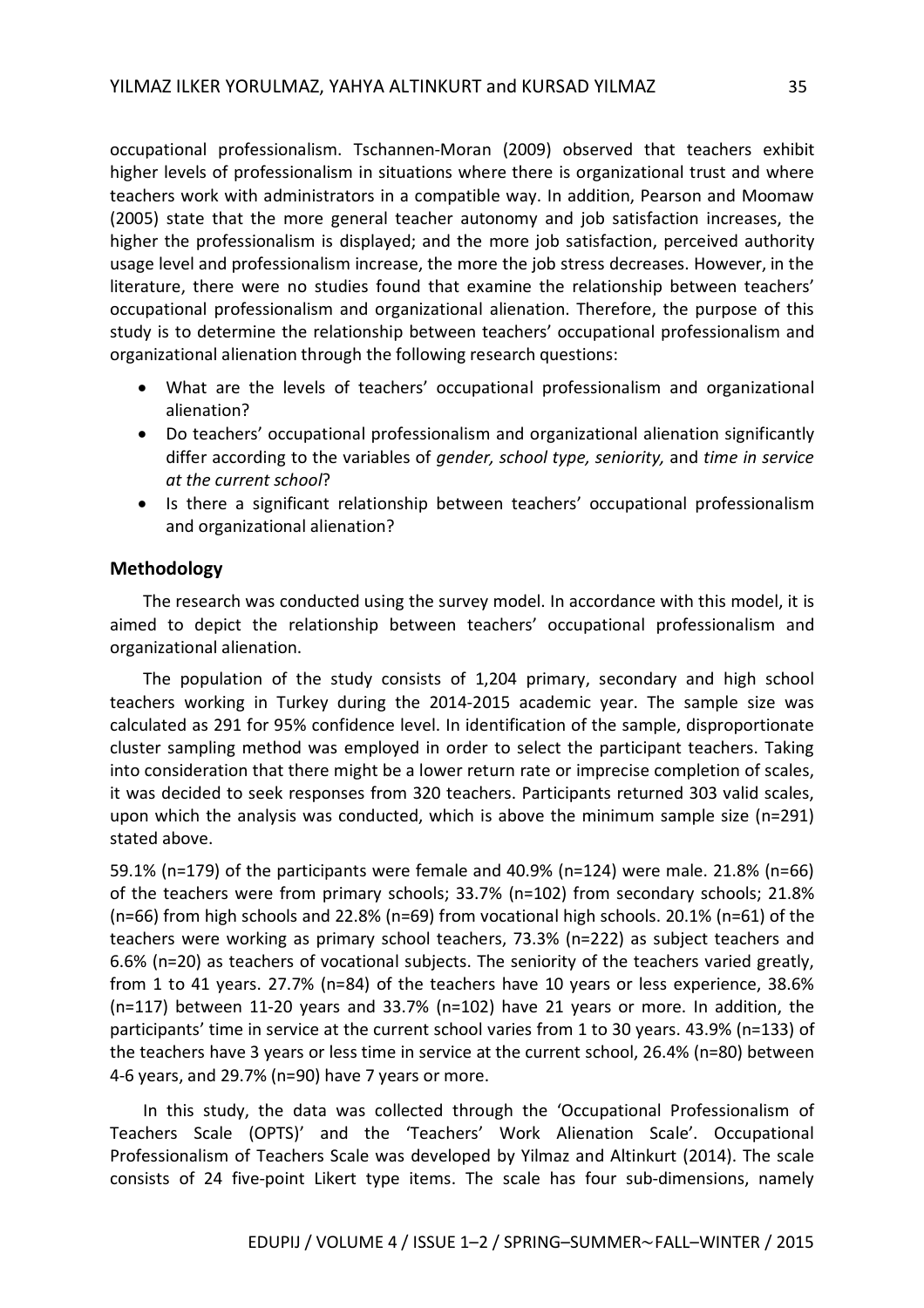personal development, contribution to organization, professional awareness and emotional labor. Variance ratio explained by all four factors is 52.22%. Confirmatory factor analysis (CFA) revealed a χ2/sd ratio of 2.66. Other goodness for fit indexes calculated by CFA were: GFI=.82, AGFI=.78, RMSEA=.08, RMR=.05, SRMR=.08, CFI=.80, NFI=.72, NNFI=.77, PGFI=.67. Besides, Cronbach's Alpha internal consistency coefficient was examined for testing the reliability of the scale. Cronbach's Alpha internal consistency coefficient is .79 for personal development factor, .74 for professional awareness, .86 for contribution to organization, .80 for emotional labor and .90 for the total scale. For this study, Cronbach's Alpha internal consistency coefficient was calculated as .72 for personal development factor, .83 for professional awareness, .84 for contribution to organization, .86 for emotional labor and .91 for the total scale. All items in the scale are scored in the intervals of "1:Strongly Disagree" to "5:Strongly Agree". High scores from the scale show a high level of occupational professionalism of the teachers.

Teachers' Work Alienation Scale was developed by Elma (2003) in order to determine the levels of teachers' work alienation. The scale consists of 38 five-point Likert type items. The scale has four sub-dimensions, namely powerlessness, meaninglessness, isolation, and alienation from school. Variance ratio explained by all four factors is 42.4%. Besides, Cronbach's Alpha internal consistency coefficient was examined for testing the reliability of the scale. Cronbach's Alpha internal consistency coefficient is .86 for powerlessness factor, .84 for meaninglessness, .80 for isolation and .62 for alienation from school. For this study, Cronbach's Alpha internal consistency coefficient was calculated as .89 for powerlessness factor, .93 for meaninglessness, .88 for isolation and .70 for alienation from school. All items in the scale are scored in the intervals of "1: Never" to "5: Always". High scores from the scale for powerlessness, meaninglessness and isolation sub-dimensions show high levels of alienation, while high scale scores from the alienation from school sub-dimension shows a low level of alienation.

In this research, descriptive statistics, t-test for dual comparisons and one-way analysis of variance (ANOVA) for comparisons with three or more variables were used in order to determine the teachers' occupational professionalism and level of organizational alienation. For significant F values, Tukey test was used so as to determine the source of significant difference. In addition, Pearson correlation coefficient was used to determine the relationship between teachers' occupational professionalism and organizational alienation. Correlation coefficient as an absolute value ranging from 0.70 to 1.00 was considered as a high correlation, 0.69 to 0.30 as moderate correlation and 0.29 to 0.00 as a low correlation (Buyukozturk, 2009).

#### **Findings**

In this section, the findings have been presented by statistically analyzing the data collected. Firstly, the levels of teachers' occupational professionalism and organizational alienation with dual and multiple comparisons according to the variables of gender, school type, seniority and time in service at the current school are revealed. Then, it is aimed to determine to what extent the participant teachers' occupational professionalism and alienation is correlated with each other.

The level of teachers' occupational professionalism is high ( $\bar{x}$ =3.97, S=.49). Among the occupational professionalism sub-dimensions, teachers gave the highest scores to the items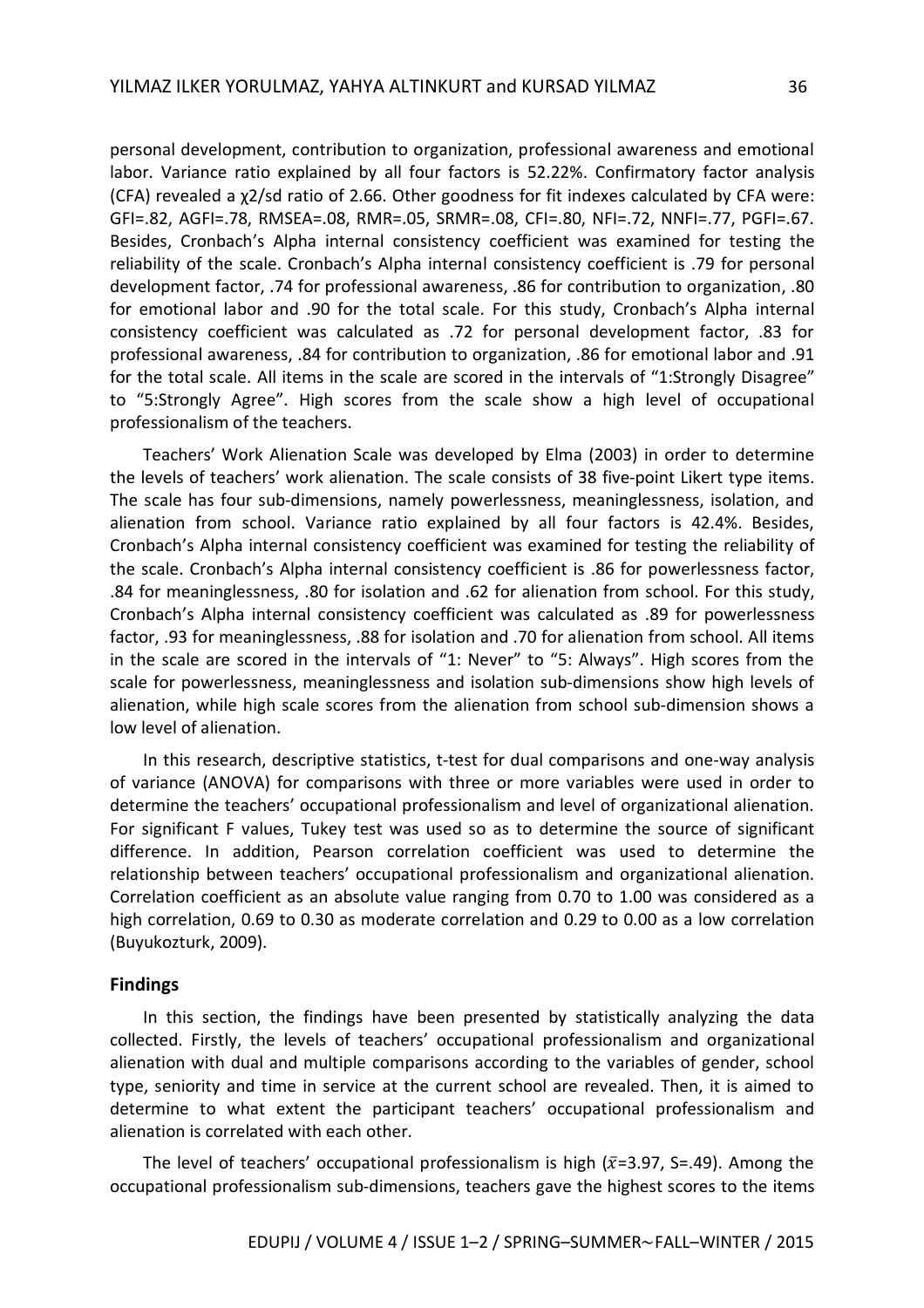in the professional awareness ( $\bar{x}$ =4.41, S=.60) sub-dimension. This is followed respectively by emotional labor ( $\bar{x}$ =4.30, S=.59), contribution to organization ( $\bar{x}$ =3.69, S=.62) and personal development ( $\bar{x}$ =3.60, S=.63).

Teachers' views on *occupational professionalism total score* do not differ significantly according to the variables of *seniority* [F(2-300)=2.29; p>.05] and *time in service at the current school* [F(2-300)=.68; p>.05]. However, a significant difference has been observed according to *gender* and *school type* variables in some sub-dimensions.

According to the *gender* variable, teachers' views do not differ in personal development [ $t_{(301)}$ =1.35; p>.05] and contribution to organization  $[t_{(301)}$ =0.39; p>.05] sub-dimensions whereas teachers' views differ significantly in the professional awareness  $[t<sub>(301)</sub>=4.11; p<.05]$ , emotional labor  $[t_{(301)}=2.5; p<.05]$  sub-dimensions, as well as the occupational professionalism total score  $[t_{(301)}=1.9; p<.05]$ . The professional awareness of female teachers ( $\bar{x}$ =4.52, S=.47) is higher than for male teachers ( $\bar{x}$ =4.24, S=.73). The emotional labor of the female teachers ( $\bar{x}$ =4.37, S=.52) is also higher than for the male teachers ( $\bar{x}$ =4.19, S=.66) too. In addition to this, the occupational professionalism total score of the female teachers  $(\bar{x}=4.02, S=.43)$  has been observed to be higher than for the male teachers ( $\bar{x}=3.90, S=.55$ ).

In terms of *school type* variable, teachers' occupational professionalism levels do not differ in the personal development  $[F_{(3-299)}=.46; p>0.05]$  and professional awareness  $[F_{(3-199)}]$  $_{299}$ =1.90; p>.05] sub-dimensions. However, participants' views differ significantly in contribution to organization  $[F_{(3-299)}=5.31; p<.05]$ , emotional labor  $[F_{(3-299)}=3.45; p<.05]$ dimensions and occupational professionalism total score  $[F_{(3-299)}=3.94; p<.05]$ . The difference in contribution to organization dimension is between primary school teachers ( $\bar{x}$ =3.95, S=.54) who have the highest arithmetic means and secondary school ( $\bar{x}$ =3.63, S=.58), high school ( $\bar{x}$ =3.61, S=.60) and vocational high school teachers (AO=3.59, S=.72). The difference in the emotional labor dimension is between primary school teachers ( $\bar{x}$ =4.46, S=.46) who have the highest arithmetic means and vocational high school teachers ( $\bar{x}$ =4.14, S=.72). Additionally, the difference in the occupational professionalism total score dimension is between primary school teachers ( $\bar{x}$ =4.14, S=.37) who have the highest arithmetic means and secondary ( $\bar{x}$ =3.94, S=.47) and vocational high school teachers ( $\bar{x}$ =3.87, S=.58).

The level of teachers' alienation is low ( $\bar{x}$ =2.09, S=.56). Among the alienation subdimensions, teachers gave the highest scores to the items in the alienation from school  $(\bar{x}=2.76, S=.73)$  sub-dimension. This is followed respectively by the dimensions powerlessness ( $\bar{x}$ =2.23, S=.78), isolation ( $\bar{x}$ =1.85, S=.73) and meaninglessness ( $\bar{x}$ =1.76, S=.77).

Teachers' alienation differs in some dimensions according to the variables of gender, school type, seniority and time in service at the current school. According to the *gender* variable, teachers' alienation does not differ in alienation from school  $[t_{(301)} = .52; p > .05]$ dimension, while it differs significantly in general organizational alienation  $[t<sub>(301)</sub>=3.17;$ p<.05], powerlessness  $[t<sub>(301)</sub>=1.94; p<.05]$ , meaninglessness  $[t<sub>(301)</sub>=3.43; p<.05]$  and isolation [ $t_{(301)}$ =2.90; p<.05] dimensions. Male teachers ( $\bar{x}$ =2.22, S=.63) feel organizational alienation more than female teachers ( $\bar{x}$ =2.01, S=.50). Also, male teachers ( $\bar{x}$ =2.34, S=.85) feel powerlessness more than female teachers ( $\bar{x}$ =2.16, S=.73), and male teachers ( $\bar{x}$ =1.94, S=.86) feel meaninglessness more than female teachers ( $\bar{x}$ =1.63, S=.66). Similarly, male teachers ( $\bar{x}$ =1.99, S=.82) feel isolation more than female teachers ( $\bar{x}$ =1.74, S=0.64).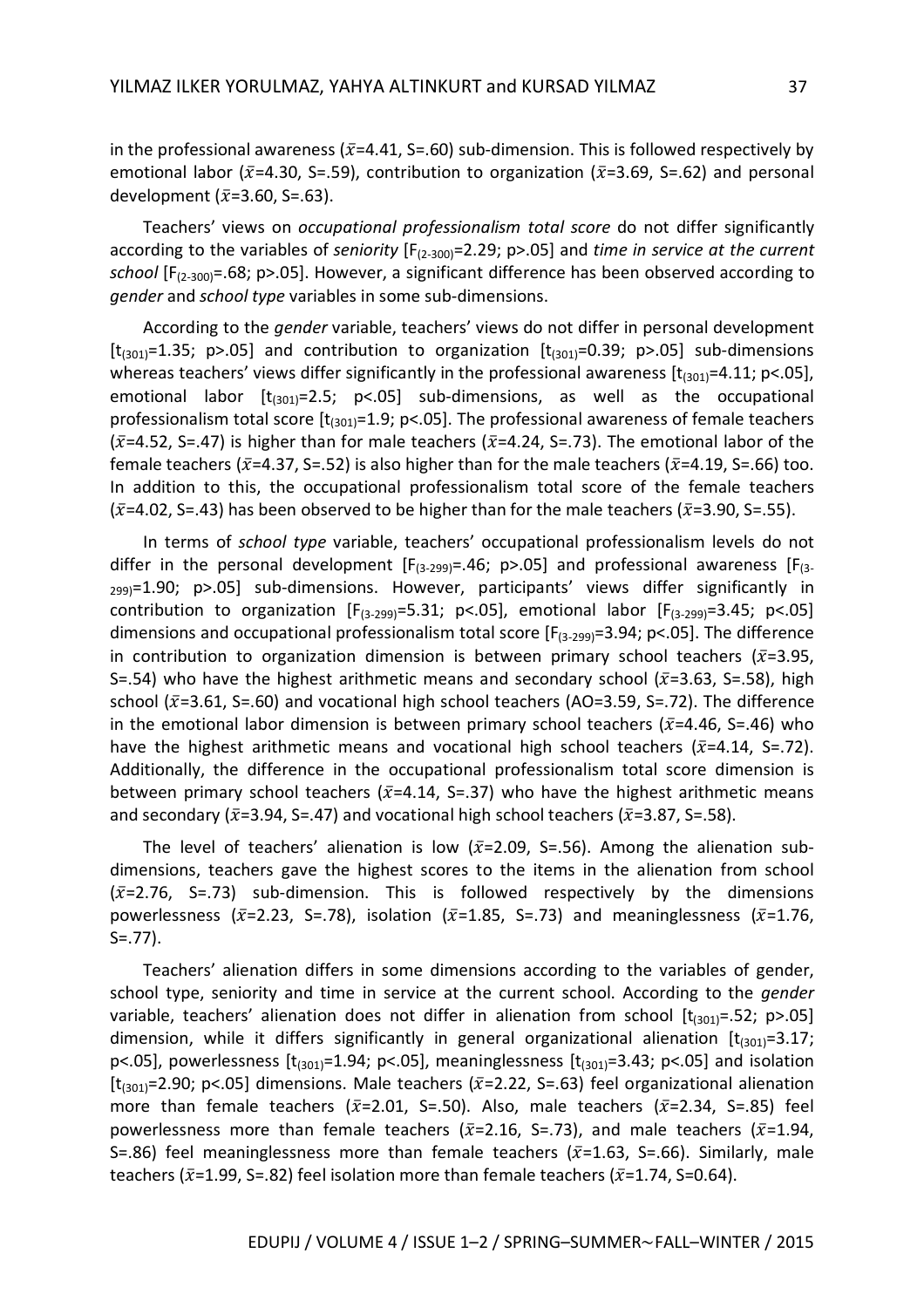In terms of the *school type* variable, teachers' alienation does not differ in the isolation  $[F_{(3-299)}=1.12; p>0.05]$  dimension, whereas it differs significantly in the general organizational alienation [F<sub>(3-299)</sub>=10.16; p<.05], powerlessness [F<sub>(3-299)</sub>=10.98; p<.05], meaninglessness [F<sub>(3-</sub>  $_{299}$ =7.86; p<.05] and alienation from school [F<sub>(3-299)</sub>=7.38; p<.05] dimensions. Primary school teachers ( $\bar{x}$ =1.83, S=.51) feel organizational alienation less than high school teachers  $(\bar{x}=2.23, S=.58)$  and vocational high school teachers ( $\bar{x}=2.30, S=.65$ ). In addition, the significant difference in the *powerlessness* dimension of organizational alienation is between primary school teachers ( $\bar{x}$ =1.85, S=.67) who have the lowest score and high school ( $\bar{x}$ =2.46, S=.86) and vocational high school teachers ( $\bar{x}$ =2.50, S=.82); in addition to secondary school teachers ( $\bar{x}$ =2.15, S=.67) who have a lower score and vocational high school teachers (ݔ̅=2.50, S=.82). The difference in the *meaninglessness* dimension is between primary school teachers ( $\bar{x}$ =1.45, S=.58) who have the lowest score and high school ( $\bar{x}$ =1.99, S=.74) and vocational high school teachers ( $\bar{x}$ =1.96, S=.94); in addition, secondary school teachers  $(\bar{x}=1.67, S=.68)$  who have a lower score and high school teachers ( $\bar{x}=1.99$ , S=.74). The difference in the *alienation from school* dimension is between primary school teachers ( $\bar{x}$ =2.42, S=.79) who have the lowest score and secondary ( $\bar{x}$ =2.78, S=.63), high ( $\bar{x}$ =2.84, S=.68) and vocational high school teachers ( $\bar{x}$ =2.98, S=.74).

In terms of the *seniority* variable, teachers' views on general organizational alienation [F(2-300)=2.46; p>.05] and organizational alienations' *powerlessness* [F(2-300)=1.26; p>.05], *meaninglessness* [F<sub>(2-300</sub>)=.70; p>.05], and *isolation* [F<sub>(2-300</sub>)=.53; p>.05] dimensions do not differ significantly. However, it differs significantly in the dimension *alienation from school* [F(2-300)=6.27; p<.05]. The difference in the *alienation from school* dimension is between "teachers with 21 years or more seniority ( $\bar{x}$ =2.57, S=0.77)", who have the lowest score, and "teachers with 11-20 years of seniority ( $\bar{x}$ =2.91, S=0.69)".

In terms of the variable *time in service at the current school*, teachers' views on general organizational alienation [F(2-300)=2.13; p>.05] and organizational alienations' *powerlessness*  [F(2-300)=1.11; p>.05], *meaninglessness* [F(2-300)=.86; p>.05], and *isolation* [F(2-300)=.90; p>.05] dimensions do not differ significantly. However, it differs significantly in the *alienation from school* [F(2-300)=4.10; p<.05] dimension. The difference in the *alienation from school* dimension is between "teachers with 7 years or more service ( $\bar{x}$ =2.61, S=.74)", who have the lowest score, and "teachers with 4-6 years of service ( $\bar{x}$ =2.93, S=.80)".

There are negative and significant relationships between all dimensions of teachers' occupational professionalism and alienation. There is a negative and low level relationship (r=-.28, p<.01) between teachers' occupational professionalism levels and organizational alienation. Similarly, there are negative and low level relationships between alienation and occupational professionalism's personal development (r=-.14, p<.01), professional awareness (r=-.20, p<.01) and contribution to organization (r=-.23, p<.01) dimensions. Finally, there are negative and moderate level relationships between the alienation and emotional labor (r=-.24, p<.01) dimension.

#### **Conclusion and Discussion**

This study aimed to determine the relationship between teachers' occupational professionalism and organizational alienation. Firstly, teachers' occupational professionalism levels were determined. Teachers' occupational professionalism level is high. In the literature, there are limited numbers of study on teachers' occupational professionalism.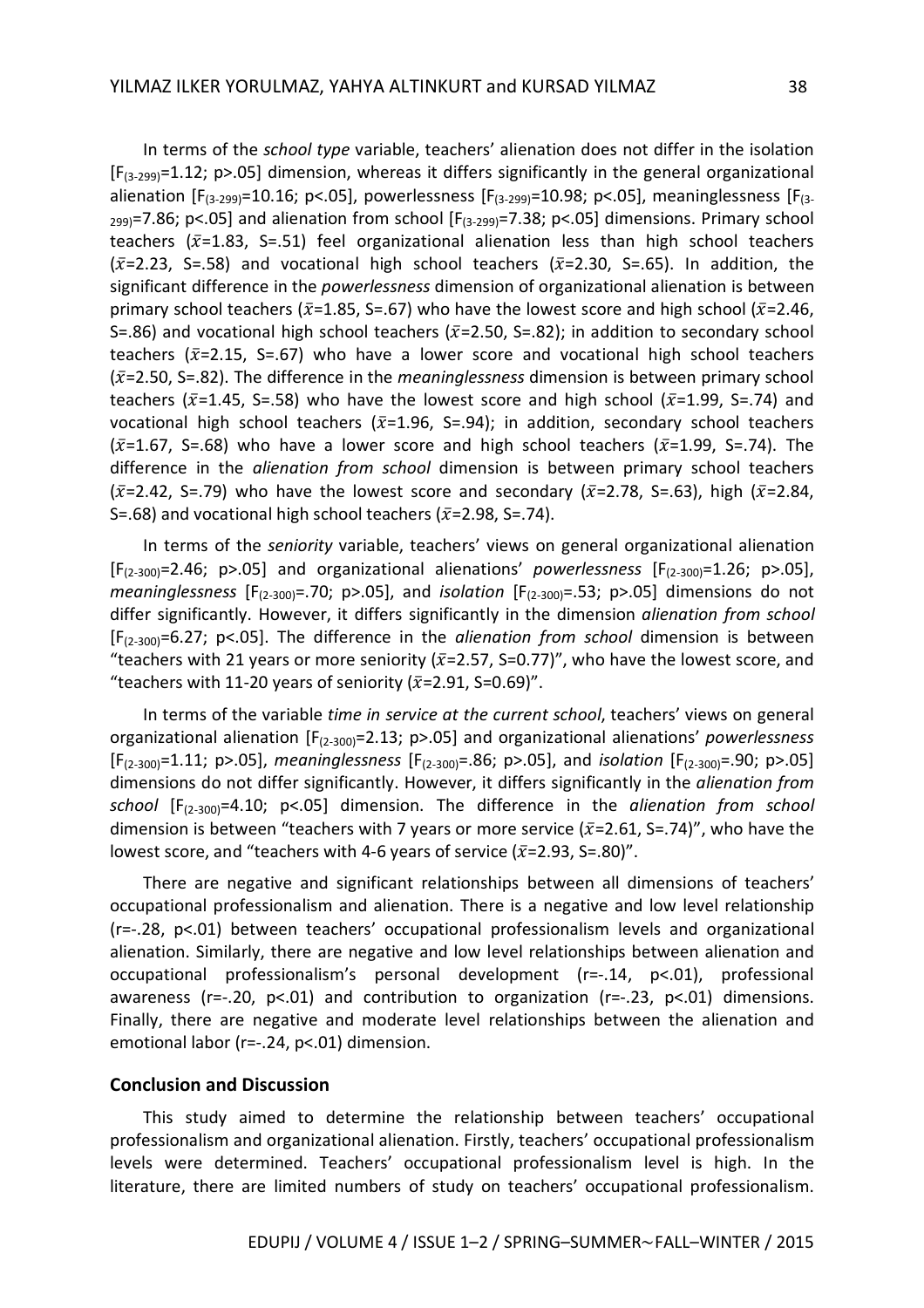Altinkurt and Yilmaz (2014) and Bayhan (2011) identified teachers' occupational professionalism level as high, while Cerit (2012) and Noordin et al. (2010) identified it as low. In addition, teachers think that they have professional awareness the most among occupational professionalism dimensions. This is followed by emotional labor, contribution to organization and personal development, respectively. Altinkurt and Yilmaz (2014) reached similar findings in their research conducted on pre-school, primary, secondary, and high school teachers.

Teachers' occupational professionalism, according to the *gender* variable, does not differ in the personal development and contribution to organization dimensions of occupational professionalism, while it differs in the general occupational professionalism, professional awareness, and emotional labor dimensions of occupational professionalism. The differences in all of these dimensions are in favor of female teachers. The occupational professionalism of female teachers is higher than for male teachers. In Bayhan's (2011) research, it was also determined that female teachers' occupational professionalism is higher than male teachers. Nevertheless, the difference was not statistically significant in that research.

Additionally, teachers' occupational professionalism, according to *school type* variable, does not differ in personal development and professional awareness dimensions of occupational professionalism, while it differs in general occupational professionalism and contribution to organization and emotional labor dimensions of occupational professionalism. This difference is between primary school teachers and secondary and high school teachers in general occupational professionalism. In contribution to organization dimension of occupational professionalism, this difference is between primary school teachers and secondary, high school and vocational high school teachers; and in the emotional labor dimension, between primary school and vocational high school teachers. The occupational professionalism of primary school teachers is higher than for other teachers. In the emotional labor dimension of Yilmaz, Altinkurt, Guner, and Sen's (2015) research, it has also been determined that primary school teachers exhibit emotional labor feeling more than high school teachers. This is a pretty interesting finding, because nearly all of the teachers in Turkey receive a similar education from university faculties. The reason for this finding might be that primary school teachers work in relatively smaller schools, handle with smaller age groups and spend longer time with the same students. This situation might lead to emotional commitment aside from professionalism. However, much deeper qualitative researches need to be conducted on this issue.

Teachers' occupational professionalism does not differ significantly according to the variables of seniority and service time at current school. In the research conducted by Bayhan (2011) and Toh, Diong, Boo, and Chia (1996), it was determined that teachers' professionalism does not differ according to seniority. Based on these findings, it might be asserted that teachers' professionalism is more related with individual and organizational factors, than with seniority as a variable.

Another purpose of this research has been to identify the level of teachers' organizational alienation. The participant teachers' general organization alienation level is low. Despite its low level, teachers alienate the school the most. This dimension is followed by powerlessness, isolation and meaninglessness, respectively. This finding supports some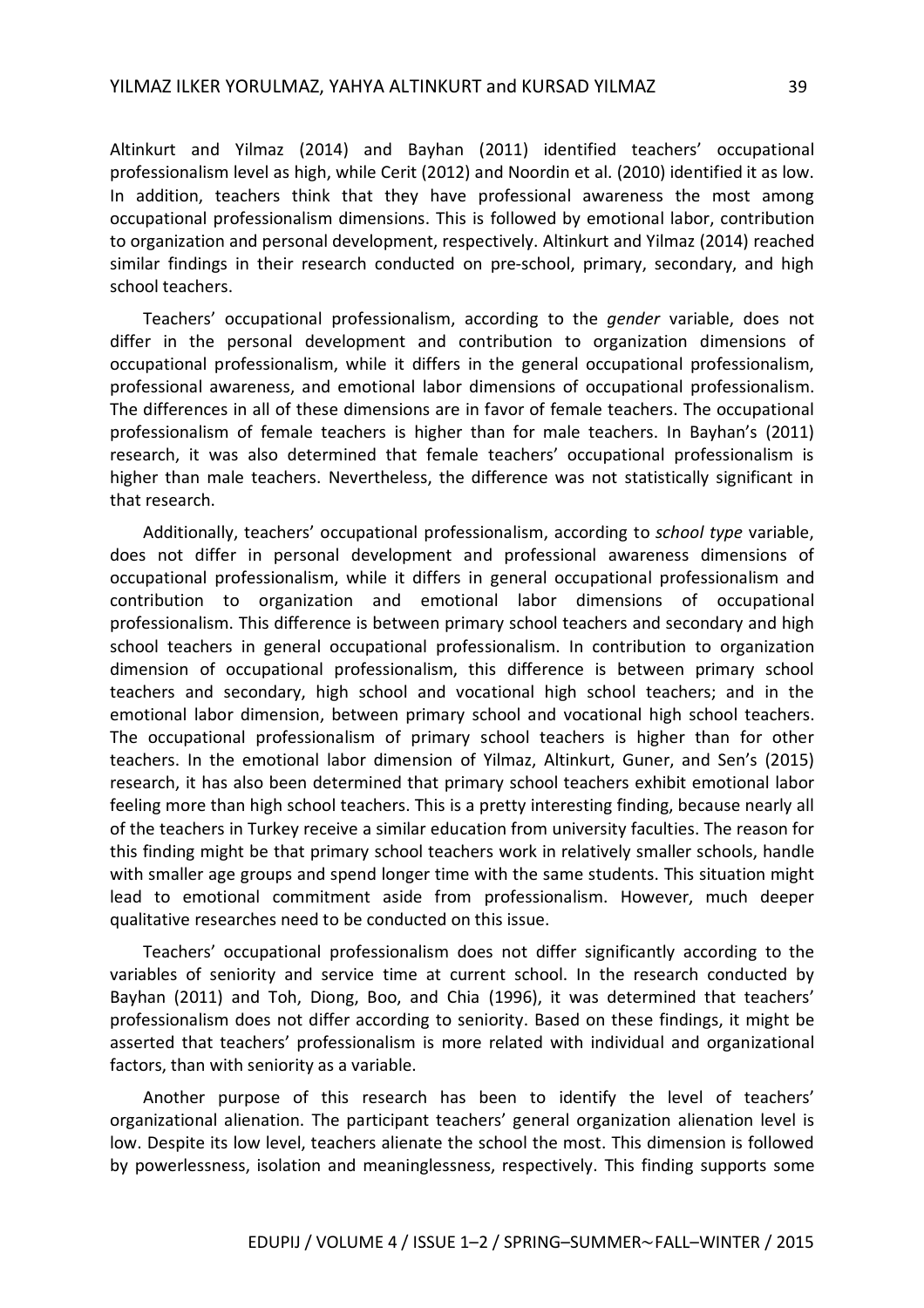other research found in the literature. In Sirin's (2010) research conducted on primary and secondary school, Yildiz et al.'s (2013) on secondary school, and Boz's (2014) research on vocational high school teachers, similar findings have been reached.

Teachers' alienation, according to *gender*, does not differ in the alienation from school dimension, while it differs significantly in general organizational alienation, and powerlessness, meaninglessness and isolation dimensions of general organization. Male teachers feel powerlessness, meaninglessness and isolation emotions more than female teachers. In the literature, there are some studies (Acikel, 2013; Calisir, 2006; Elma, 2003; Korkmaz, 2014) that state that male teachers feel alienation more than female teachers Despite its low numbers, there are some studies asserting in some dimensions of alienation, that female teachers feel alienation feelings more than male teachers. In Celep's (2008) study on isolation and alienating from school dimensions; Sirin's (2010) on alienating from school dimension, and Kilcik's (2011) research on the powerlessness dimension, it was determined that female participants feel alienation more than male teachers.

Teachers' alienation, according to *school type* variable, does not differ in the isolation dimension, while it differs in general organizational alienation and powerlessness, meaninglessness and alienation from school dimensions of organizational alienation. The difference in the powerlessness dimension is between primary school teachers and high and vocational high school teachers; and also between secondary school teachers and vocational high school teachers. In the meaninglessness dimension, it's between primary school teachers and high and vocational high school teachers; as well as between secondary school teachers and high school teachers. In the alienation from school dimension, the difference is between primary school teachers and secondary, high and vocational high school teachers. Primary and secondary school teachers feel alienation less than the other teachers. Also in Sirin's (2010) research conducted on physical education teachers, teachers work alienation differs according to the school type variable. The physical education teachers at primary schools feel alienation less than physical education teachers at secondary schools (in the powerlessness, meaninglessness and isolation dimensions). A similar finding has emerged in terms of occupational professionalism. Considering these findings, it might be stated that there is an appropriate organizational climate supporting teachers' professionalism and leading to the happiness of teachers at primary schools, rather than other school types. This situation might be associated with warmer informal relationships in these relatively smaller schools. Because, by specifically taking into account Sirin's (2010) research, what takes place differently after teachers graduate from the same university is only the type of school they are appointed to.

According to the *seniority* variable, teachers' alienation only significantly differs in the alienation from the school dimension. Teachers with 21 years or more seniority feel alienation less than teachers with 11-20 years of seniority. Similarly, teachers with 7 years or more service at their current school feel alienation less than teachers with 4-6 years of seniority. In terms of total seniority, similar findings have been reached in Eryilmaz and Burgaz's (2011) research conducted on high school teachers, and research on primary school teachers by Simsek, Balay, and Simsek (2012), Kesik and Comert (2014), and Acikel (2013). Thus, it might be stated that the Ministry of National Education (MoNE) in Turkey should revise the compulsory rotation application oriented for teachers. It is necessary for the MoNE to evaluate the possible outcomes of compulsory rotation application in terms of not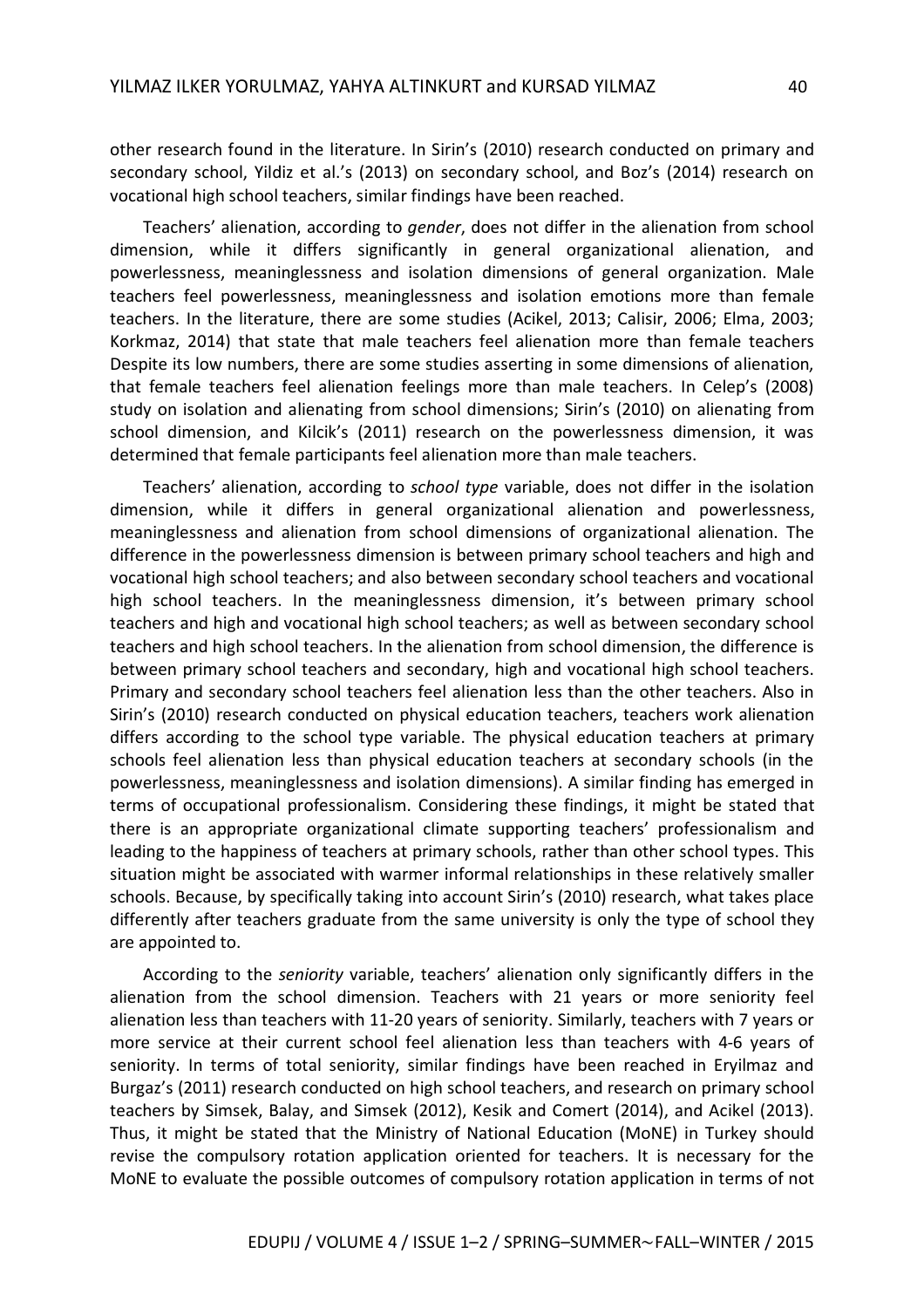only teachers, but also organizations; and not to put this into practice before conducting comprehensive investigation.

The ultimate purpose of the study is to determine the relationship between teachers' alienation and occupational professionalism. There have been negative and significant relationships between all dimensions of teachers' alienation and of occupational professionalism. There are negative and low level relationships between teachers' alienation and general occupational professionalism. Similarly, there are negative and low level relationships between personal development, professional awareness, contribution to organization dimensions of occupational professionalism and alienation; negative and a moderate level relationship between emotional labor dimension of occupational professionalism and alienation. Based on these findings, the more that teachers feel themselves as being professional in their occupations, the less they feel alienation. At this point, the responsibility should be shouldered not only by the teachers, but also the MoNE and provincial and district national education directorates which supply the necessary equipment and professional development programs for teachers; and by school principals who should motivate and support teachers psychologically and back their participation in professional teacher training programs. Even so, teachers play the most important role in terms of creating opportunities to develop themselves. It is fundamental for teachers to display eagerness and enthusiasm. Therefore, it is possible to state that teachers' level of professionalism is expected to become higher as long as all educational shareholders fulfil their duties and responsibilities, resulting in teachers with less negative feelings such as alienation.

#### **Notes**

Corresponding author: YAHYA ALTINKURT

#### **References**

- Acikel, S. (2013). *Elementary school teachers in study of the relationship between organizational culture and work alienation: Atasehir county case* (Unpublished master's thesis). Yeditepe University, Istanbul.
- Adiguzel, O., Tanriverdi, H., & Sonmez-Ozkan, D. (2011). Occupational professionalism and the case of nurses as members of the profession. *Journal of Administrative Sciences, 9*(2), 237-259.
- Altinkurt, Y., & Yilmaz, K. (2014). Relationship between occupational professionalism of teachers and their job satisfaction. *Sakarya University Journal of Education, 4*(2), 57- 71.
- Bayhan, G. (2011). *The investigate of teacher professionalism* (Unpublished doctoral dissertation). Marmara University, Istanbul.
- Benson, N., & Malone, P. (1987). Teachers' beliefs about shared decision making and work alienation. *Education, 107*(3), 244-251.
- Bottery, M. (1997). Teacher professionalization through action research-possibility or pipedream? *Teachers and Teaching: Theory and Practice, 3*(2), 273-292.
- Bourke, T., Lidstone, J., & Ryan, M. (2013). Schooling teachers: professionalism or disciplinary power? *Educational Philosophy and Theory: Incorporating ACCESS, 47*(1), 84-100.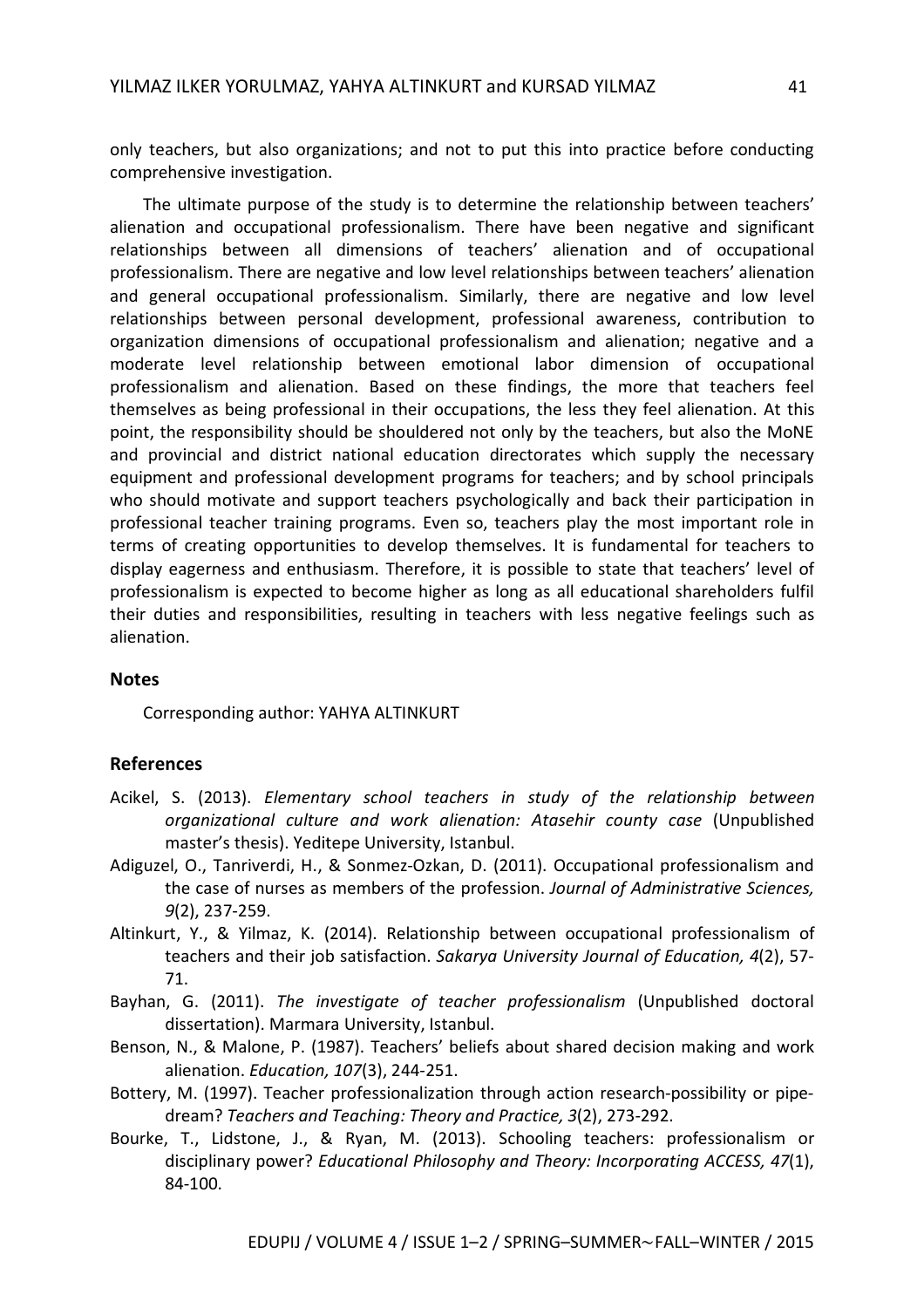Boz, M. (2014). *Alienation and anger relation in educational organizations: Şişli technical and vocational high school* (Unpublished master's thesis). Bahcesehir University, Istanbul.

Buyukozturk, S. (2009). *Sosyal bilimler için veri analizi el kitabı.* Ankara: Pegem Akademi.

- Calisir, I. (2006). *Teachers work alienation in elementary school: Bolu case* (Unpublished master's thesis). Abant İzzet Baysal University, Bolu.
- Celep, B. (2008). *Teachers work alienation in elementary school: Kocaeli case.* (Unpublished master's thesis). Kocaeli University, Kocaeli.
- Cerit, Y. (2012). The relationship between bureaucratic school structure and classroom teachers' professional behaviors*. Educational Administration: Theory and Practice, 18*(4), 497-521.
- Dean, D. G. (1961). Alienation: its meaning and measurement. *American Sociological Review, 26*(5), 753-758.
- Demirel, A. G., Otken, A. B., & Kunday, O. (2012). The role of support from colleagues in the relationship between mobbing and work alienation. *Hacettepe Universitesi İktisadi ve İdari Bilimler Fakultesi Dergisi, 30*(1), 1-28.
- Dinger, M., Stepina, L., Thatcher, J., Breland, J., & Treadway, D. (2015). Does professionalism matter in the IT workforce? An empirical examination of IT professionals. *Journal of Association for Information Systems, 16*(4), 281-313.
- Elma, C. (2003). Teachers *work alienation in elementary schools: Ankara case* (Unpublished doctoral dissertation). Ankara University, Ankara.
- Eryilmaz, A., & Burgaz, B. (2011). Levels of organizational alienation of private and public high school teachers. *Education and Science, 36*(161), 271-286.
- Feuer, L. (1963). What is alienation? The career of a concept. *Sociology on Trial.* In M. Steinand & A. Vidich (Eds.), New Jersey: Prentice Hall.
- Flores, M. A., & Shiroma, E. (2003). Teacher professionalisation and professionalism in Portugal and Brazil: What do the policy documents tell? *Journal of Education for Teaching: International research and pedagogy, 29*(1), 5-18.
- Freidson, E. (2001). *Professionalism: the third logic.* Oxford: Polity Press.
- Fromm, E. (1992). *Marx'ın insan anlayışı. (*Kaan H. Ökten, Trans.). İstanbul: Arıtan Yayınevi.
- Geist, J., & Hoy, W. K. (2004). Cultivating a culture of trust: Enabling school structure, teacher professionalism, and academic press. *Leading and Managing*, *10*(1), 1-18.
- Guven, D. (2010). Teaching as a profession: the case of Turkey. *Bogazici Universitesi Egitim Dergisi, 27*(2), 13-21.
- Hirschfeld, R., & Feild, H. (2000). Work centrality and work alienation: distinct aspects of a general commitment to work. *Journal of Organizational Behavior, 21*(7), 789-800.
- Hoy, W. K. (1972). Dimensions of student alienation and characteristics of public high schools. *Interchange, 3*(4), 38-52.
- Kanungo, R. N. (1990). Culture and work alienation: Western models and eastern realities. *International Journal of Psychology, 2*(3-6), 795-812.
- Kesik, F., & Comert, M. (2014). Ilkogretim okullarında gorev yapan ogretmenlerin ise yabancilasma duzeylerine iliskin algilari. *Inonu University Journal of Faculty of Education, 15*(1), 27-46.
- Kilcik, F. (2011). *Elementary school teachers' perceptions about their work alienation levels: the case of Malatya* (Unpublished master's thesis). Inonu University, Malatya.
- Kohn, M. L. (1976). Occupational structure and alienation. *American Sociological Review, 82*(1), 111-130.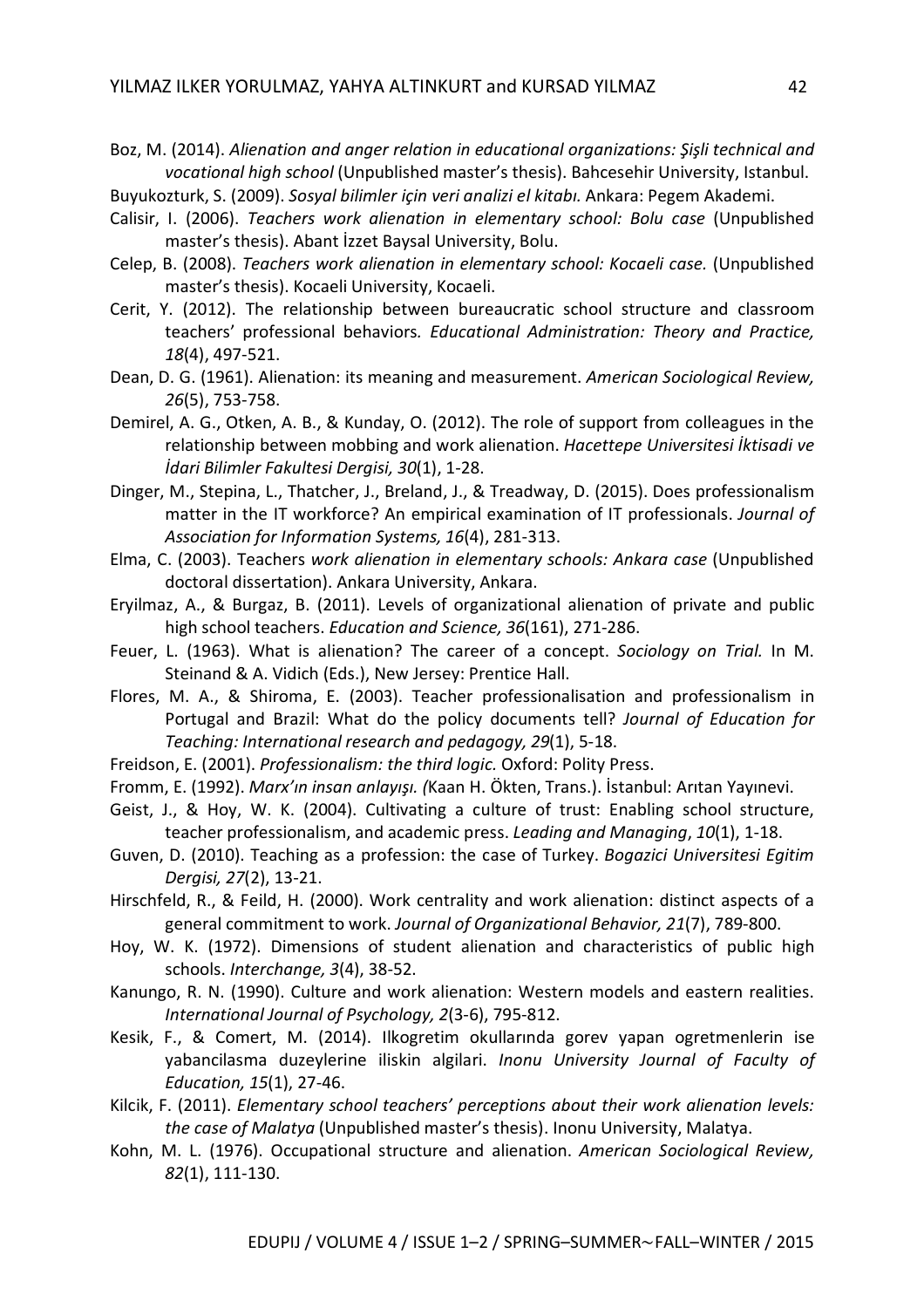- Korkmaz, H. (2014). *The relationship between work alienation and organizational commitment of the public high school teachers* (Unpublished master's thesis). Bahcesehir University, Istanbul.
- McMahon, E., & Hoy, W. K. (2009). Professionalism in teaching: Toward a structural theory of professionalism. In W. K. Hoy & M. Dipaola (Eds.), *Studies in school improvement* (pp.205-230). Greenwich, CN: Information Age.
- Nicol, A. A. M., & Rounding, K. (2014). The moderating role of alienation on the relation between social dominance orientation, right-wing authoritarianism, and personorganization fit. *Psychological Reports: Employment Psychology & Marketing, 115*(3), 710-724.
- Noordin, F., Rashid, R. M., Ghani, R., Aripin, R., & Darus, Z. (2010). Teacher professionalisation and organisational commitment: evidence from Malaysia. *International Business & Economics Research Journal, 9*(2), 49-58*.*
- Okas, A., Schaaf, M., & Krull, E. (2014). Novice and experienced teachers' views on professionalism. *Trames, 18*(4), 327-344.
- Ozler, N. D., & Dirican, M. (2014). A research in order to determine the relationship between alienation and burnout syndrome in the organization. *Dumlupinar University, Journal of Social Sciences, 39*, 291-309.
- Pappenheim, F. (2002). *Modern Insanin Yabancilasmasi: Marx'a ve Tonnies'ye Dayali Bir Yorum.* (Salih Ak, Trans.). Ankara: Phoneix Yayinevi.
- Pearson, L. C., & Moomaw, W. (2005). The relationship between teacher autonomy and stress, work satisfaction, empowerment, and professionalism. *Educational Research Quarterly*, *29*(1), 38-54.
- Sarros, J. C., Tanewski, G. A., Winter, R. P., Santora, J. C., & Densten, I. L. (2002). Work alienation and organizational leadership. *British Journal of Management, 13*(4), 285- 304.
- Seeman, M. (1959). On the meaning of alienation. *American Sociological Review, 24*(6), 783- 791.
- Shantz, A., Alfes, K., & Truss, C. (2014). Alienation from work: Marxist ideologies and twentyfirst-century practice. *The International Journal of Human Resource Management, 25*(18), 2529-2550.
- Simsek, H. (1997). *21. Yuzyilin esiginde paradigmalar savasi: Kaostaki Turkiye.* Istanbul: Sistem Yayincilik.
- Simsek, H., Balay, R., & Simsek, A. S. (2012). Alienation from work of elementary school teachers. *Journal of Educational Sciences Research, 2*(1), 53-72.
- Sirin, F. (2010). The search of physical education teachers work alienation level according to some variables. *Journal of CBU Physical Education and Sport, 4*(4), 164-177.
- Talbert, J. E., & McLaughlin, M. W. (1994). Teacher professionalism in local school contexts. *American Journal of Education*, *102*(2), 123-153.
- TDK (2014). Turk Dil Kurumu Guncel Turkce Sozluk.
- Toh, K., Diong, C., Boo, H., & Chia, S. (1996). Determinants of teacher professionalism. *British Journal of In-service Education, 22*(2), 231-244.
- Tschannen-Moran, M. (2009). Fostering teacher professionalism in schools: the role of leadership orientation and trust. *Educational Administration Quarterly, 45*(2), 217- 247.